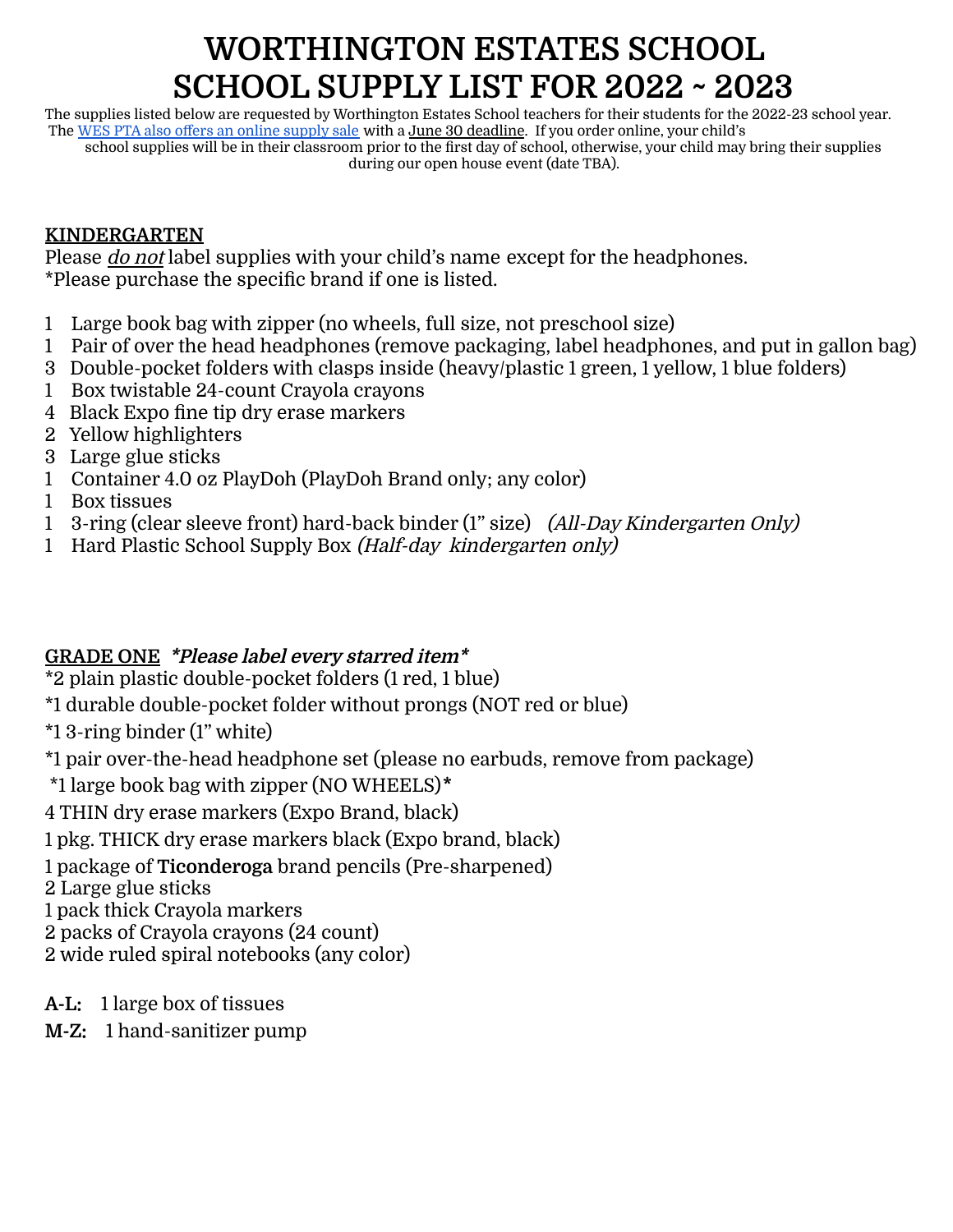## **WORTHINGTON ESTATES SCHOOL SCHOOL SUPPLY LIST FOR 2022 ~ 2023**

The supplies listed below are requested by Worthington Estates School teachers for their students for the 2022-23 school year. The WES PTA also offers an online [supply](https://1stdayschoolsupplies.com/kits.php?sid=84410) sale with a June 30 deadline. If you order online, your child's school supplies will be in their classroom prior to the first day of school, otherwise, your child may bring their supplies during our open house event (date TBA).

### **GRADE TWO**

 large book bag with zipper (NO WHEELS) 3-ring binders, 1" (1-white, 1-black) plastic 3-prong folder (solid color) plastic double-pocket folders (different solid colors) pkg Ticonderoga pencils (pre-sharpened) pkg Crayola crayons (24 count) large glue sticks pkg of twistable colored pencils thick black dry erase markers composition books (wide ruled) pair of headphones - no bluetooth (remove from package) pair of kid sized scissors

**A-L:** a 4 pack of 3x3 post-it notes **M-Z:** 1 large box of tissues

### **GRADE THREE**

 dry erase markers (black only) pair of headphones - no bluetooth (remove from package) box family size tissues pack thick Crayola markers pkg Crayola crayons (24 count) Ticonderoga pencils- sharpened Wide-ruled composition notebooks plastic double-pocket folder pkg. Wide-ruled notebook paper pair of kid-sized scissors Large glue sticks

A-L: 1 pack thin Crayola markers M-Z- gallon-sized Ziploc bags